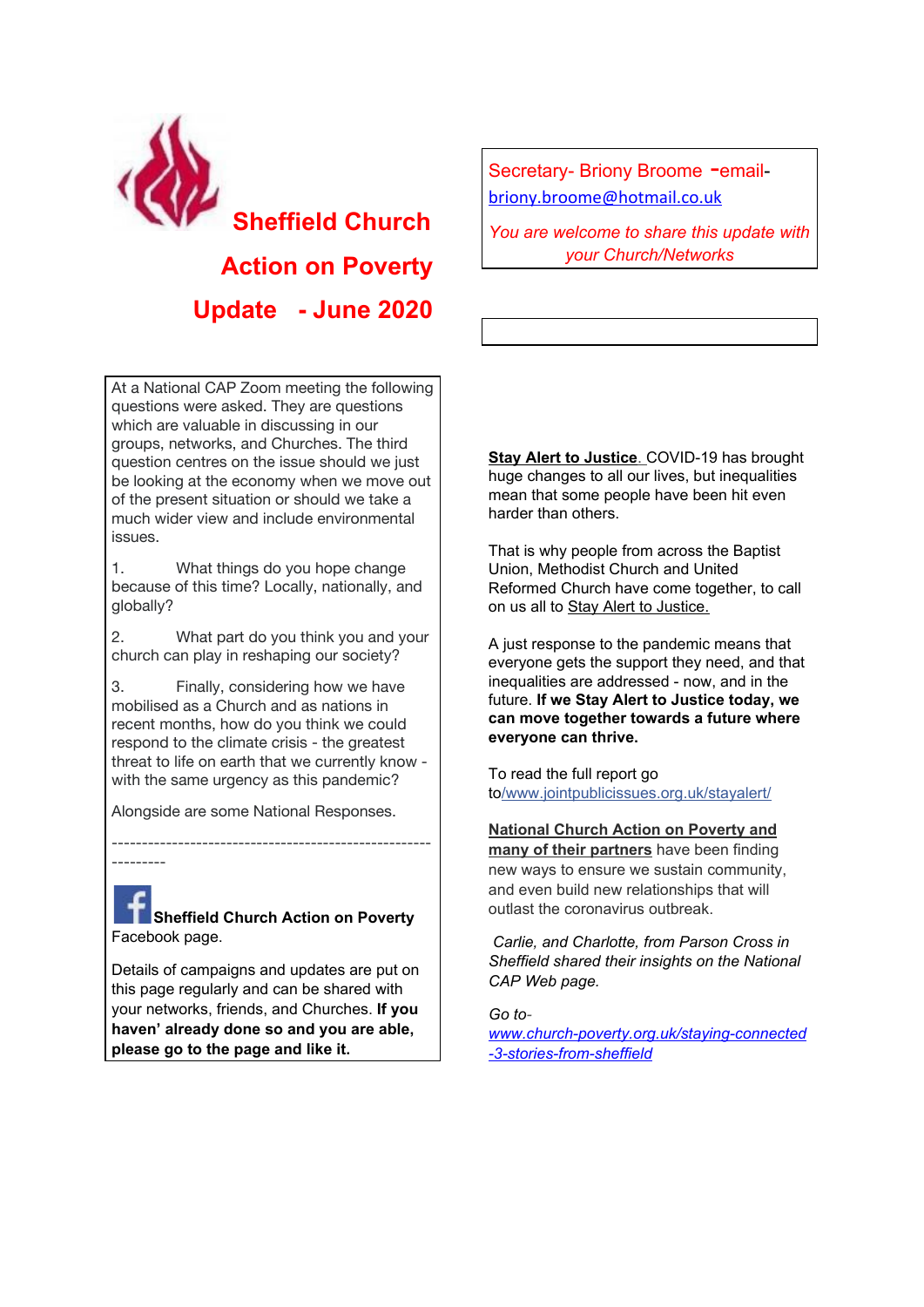

## **Universal Credit update from our Local Group.**

The present crisis has led to 20,000 UC claims in Sheffield in March/April. People have been able to get help with their claims through the service provided by Citizens Advice, which since the lockdown started has been phone based. A voluntary sector representative (from SOAR) said that he had had clients who had used this service and had found it really good.

As you may know, the Government sent out instructions to local authorities to get rough sleepers off the streets and into hotels. We were told that the Council in partnership with projects in the City had done 'an amazing job' in following this up. There were problems in getting rough sleepers to claim UC because of difficulties in getting a bank account, but we are told some way round this had been found.

However, the funding for this initiative runs out at the end of June and there is some concern that support may be removed.

Nationally-The national background is that the Government anticipated that the lockdown would put strains on the UC system and introduced some changes, such as

- upping the monthly standard rate  $$ e.g, from £317.82 to £409.89 a month for single people aged 25 or over.
- Removing the 'minimum income floor', to help self-employed people whose income has fallen,
- Increasing the allowance for private renters who need help with housing costs.
- Reducing the checks on the identity of claimants - this has caused an increase in fraud.
- No longer requiring people to be actively seeking work.

Concerns-It is hoped that some of the changes introduced may stay permanently.

One major contention with UC always has been the treatment of under 25s and this continues in the present situation. Centrepoint put out the following appeal.

*MPs need to understand the reality – young people are most likely to lose their job during the coronavirus crisis. Yet under-25s receive less Universal Credit to help with food and bills. Without family support, many face hunger and homelessness. Please consider contacting your MP.*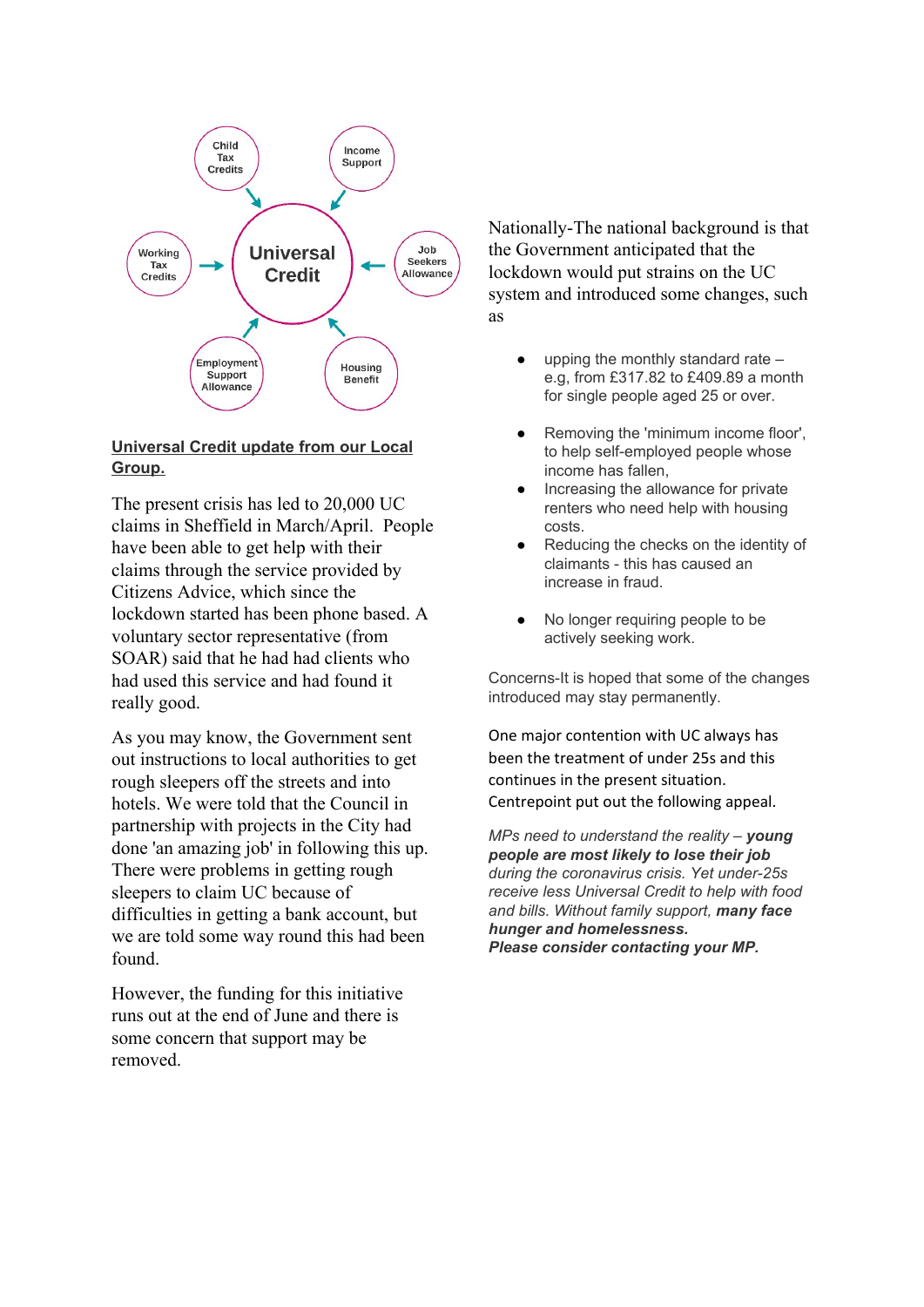**We welcome updates from other sources for consideration of publication, but opinions expressed in these may not necessarily be those of Sheffield Church Action on Poverty.**

# **Simon Duffy from the Centre for Welfare reform writes**

The UK entered the COVID Crisis with high levels of poverty, inequality and welfare reforms that have unnecessarily increased the misery and fear experienced by millions on low incomes. The economy, artificially depressed by the Government's Austerity programme, had barely struggled to recover from the 2008 crash and the use of food banks has grown every year. Our Government promised Brexit, which promises to further depress the economy, but beyond that it was not clear exactly what else would follow. We know that popularity is the central goal of the current leadership and sadly we know that popularity and justice do not go hand in hand.

We now know that the Government has managed the COVID Crisis very badly and that many people have died unnecessarily. Food bank use has increased even further, and many millions are experiencing large drops in income, unemployment and will be very fearful of the future. Inequality will also accelerate as these circumstances also create many investment opportunities for the super-rich, who can buy assets at knock-down prices. The deaths in social care reflect poor management, the low status of disabled and older people in our country and a history of building too many large congregated care homes.

Amidst this gloom there has been light. Many of us have discovered we like being neighbourly and the Centre for Welfare Reform is now working on a project to advance Neighbourhood Democracy in Sheffield and beyond. Many have woken up to the need to transform our economy and the case for a basic income has never been stronger (we have even had some backing from the Pope). Much of the work to put this on the national agenda started with our partners at UBI Lab Sheffield, who first proposed an Emergency Basic Income. So perhaps one way we may snatch justice from the jaws of defeat is to think again about what we can do locally. **Perhaps the Church has a special role in helping people move beyond sterile party factionalism and we can look at building a Sheffield that would welcome and support everyone.**

emergency basic income blog https://www.ubilabnetwork.org/blog/a-proposal-for-a

n-emergency-universal-basic-income-ubi-during-cov id-19

# **SHEFFIELD FOOD BANK NETWORK**

The reaction of this network of food banks to the coronavirus crisis has demonstrated resilience and co-operation.

At first there was an exhausting period when managers grappled with lack of finance, scarcity of food and having to lose the help of some volunteers, while the numbers seeking food parcels rose dramatically. Many food banks had to change to a delivery model, most had to change their days of operation and some had to move premises as churches were closed.

The current picture is more encouraging. With food aid from the Council, generous donations from business, voluntary agencies and the public, they feel in a stable position at present, although demand for parcels from most of the food banks has increased 3 or 4-fold.

It is significant that this has been done in co-operation with other food-giving agencies and the Council and has been co-ordinated through Voluntary Action Sheffield. About 1 in 140 households are now receiving food aid each week.

However, the network understands this high level of need will continue for some time, but donations of money and food may well tail off. How to operate in the future remains to be decided.

For details of Sheffield foodbanks go to: www.sheffieldfoodbank.org.uk/food-bank-list



 These gatherings, every Tuesday at 2 pm. Join on Zoom to connect with people across the country to hear each other's stories, discuss issues that we are facing and share ad advice.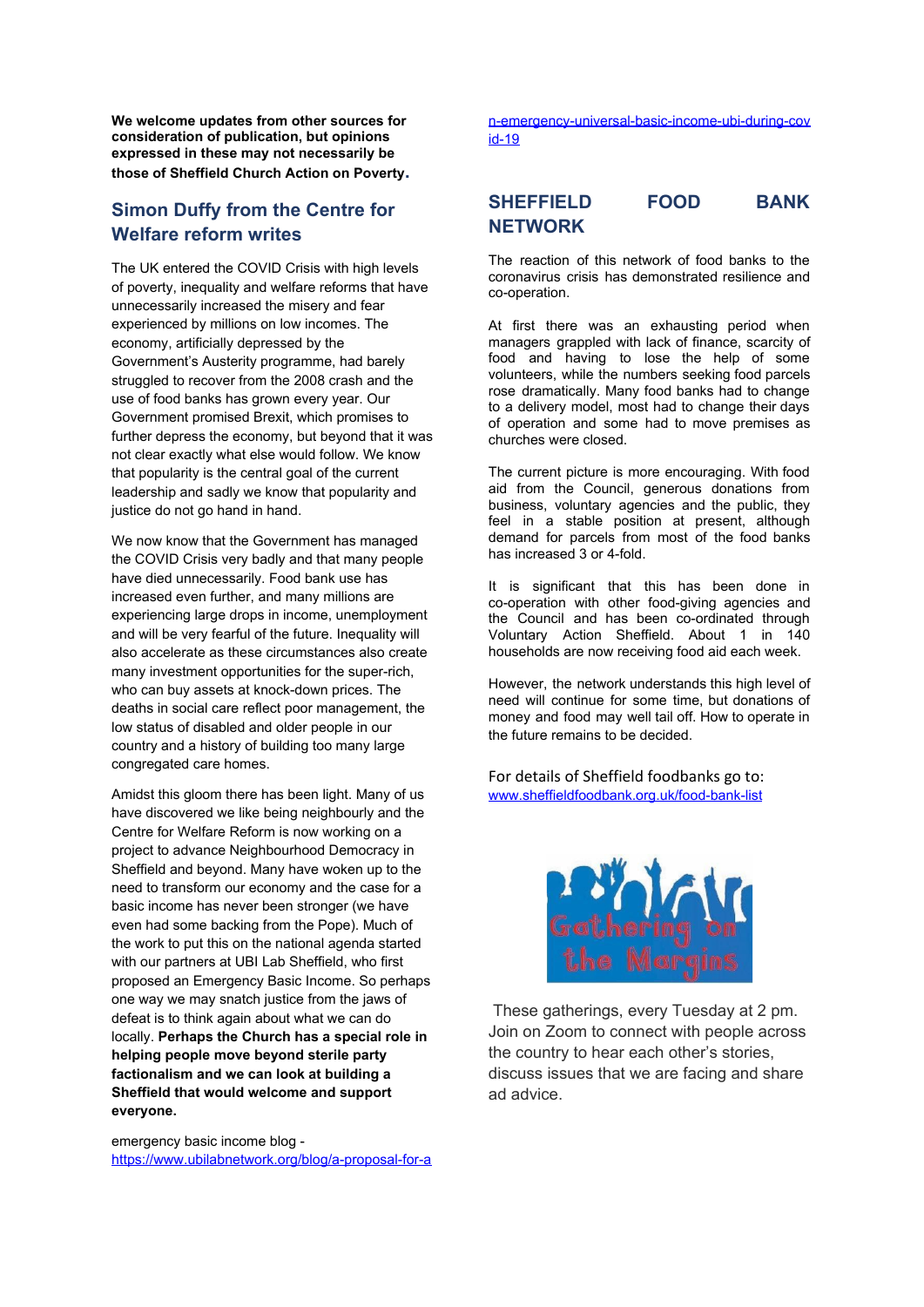Go to National CAP webpage for the link. Also on the webpage there is a summary of the previous week's discussions and stories.

www.church-poverty.org.uk/gathering-on-the -margins-2-june/

able to sell initially, whether due to shielding as a result of health conditions, or not having the above in place. We will continue to support these people through the hardship fund, so please continue to look out for the magazine online, in shops or from a vendor. More information can be found at www.bigissuenorth.com. Thank you for all your support.'

## **Big Issue North**

Since our last update, the Big Issue North has continued to support vendors who have been unable to sell, during the Coronavirus outbreak. This has taken many forms, including staying in touch to try and reduce isolation, assisting with setting up benefits and obtaining food, and through payments from our Hardship Fund. We are extremely grateful to everyone who has supported these efforts, through continuing to buy the magazine online or in various supermarkets, donations, or through contacting us or vendors to enquire about their wellbeing. We frequently hear that vendors are keen to get back to selling the magazine, both to start earning and income and supporting themselves financially, but also as they have missed the interactions with their valued customers. We need to ensure this is done safely and have been planning for how and when this can happen. We are looking to begin a phased return to vendors selling the magazine from the 15<sup>th</sup> June, to coincide with a number of high street retailers re-opening. This will initially be solely for people who are able to register to use contactless payments, in the interests of protecting the health and welfare of vendors and members of the public. We will be providing contactless payment machines to vendors, as well as PPE, and supporting those who currently do not have the necessary things in place, such as a bank account and ID, to register for these. As the situation around Coronavirus develops, there will be a number of vendors who aren't

## **Viral Song**

Unseen, undetected, a virus invades, with hideous potential for suffering and pain. From human to human the pest makes its raids: will all be infected in Being's great chain? We cry out, O God, in our anguish and stress. We seek understanding. We need you to bless.

Though many are fearful, yet some do not care: they want to continue their life as before. no evil can happen to them, they declare, asserting their freedom, they'll flout any law. O Father, bring hope for the world in its sin: may all see the signs of your kingdom begin.

Can this be the truth we're unwilling to call: the human, self-centred, refusing to share? Is that the real virus, in one and in all, which silently poisons what might have been fair? How can we, O God, purge this ill from the earth? How can we all flourish without a new birth?

And yet, in a crisis of desperate need, the summons goes out for each person to hear, and many respond, help their neighbours with speed,

forgetting themselves, bringing practical cheer. By actions of love, whether many or few, your Spirit, O God, starts what Jesus would do.

In those who are willing to help with a smile, defeating this sickness with boldness and grace, and willing to travel an extra-long mile, the virus of evil's pushed back in its place. We cried out, O God, in our anguish and stress, And now you have shown us that you can still bless.